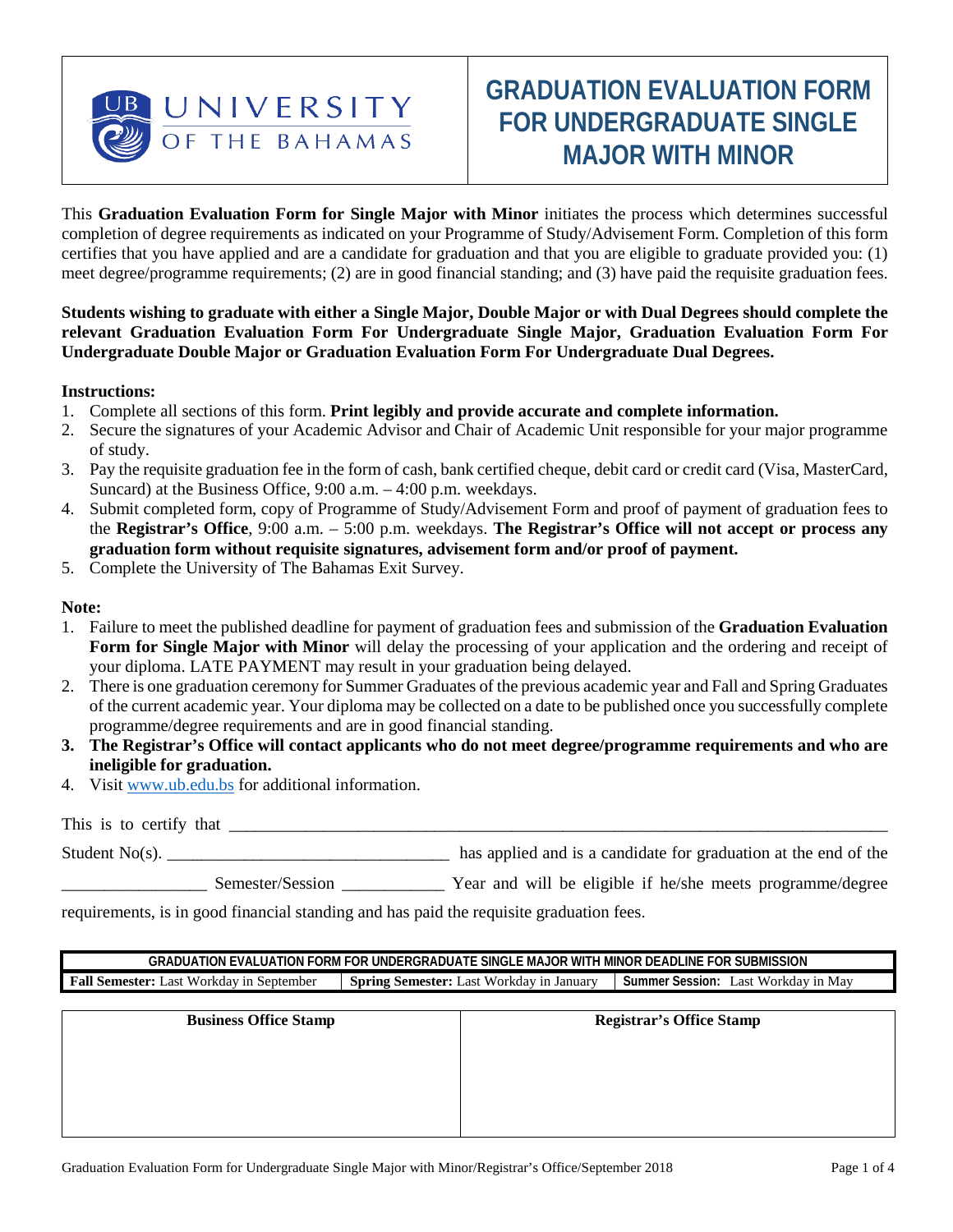## **SECTION 1: GRADUATION INFORMATION**

| 1. Your name will be printed on your degree as follows: Last Name, First Name, Middle Initial. (Ensure accuracy on |
|--------------------------------------------------------------------------------------------------------------------|
| transcript.)                                                                                                       |

| 2.                                       | Confirm the degree, major and minor for which you are applying: |                                                                                                                               |      |
|------------------------------------------|-----------------------------------------------------------------|-------------------------------------------------------------------------------------------------------------------------------|------|
|                                          |                                                                 |                                                                                                                               |      |
|                                          |                                                                 |                                                                                                                               |      |
|                                          |                                                                 |                                                                                                                               |      |
|                                          |                                                                 | 3. Do you plan to participate in the commencement exercise? $\circ$ Yes $\circ$ No If yes, answer #4 and 5 immediately below. |      |
|                                          |                                                                 |                                                                                                                               |      |
| 5. Gender: O Male O Female               |                                                                 |                                                                                                                               |      |
| <b>SECTION 2: PERSONAL INFORMATION</b>   |                                                                 |                                                                                                                               |      |
|                                          |                                                                 |                                                                                                                               |      |
|                                          |                                                                 |                                                                                                                               |      |
|                                          |                                                                 |                                                                                                                               |      |
|                                          |                                                                 |                                                                                                                               |      |
|                                          |                                                                 |                                                                                                                               |      |
|                                          |                                                                 |                                                                                                                               |      |
|                                          | FOR OFFICIAL USE ONLY                                           |                                                                                                                               |      |
|                                          |                                                                 |                                                                                                                               |      |
| MAJOR AREA GPA: ________________         |                                                                 |                                                                                                                               |      |
|                                          |                                                                 |                                                                                                                               |      |
| Signature, Records Assistant, Graduation | Date                                                            | Signature, Registrar                                                                                                          | Date |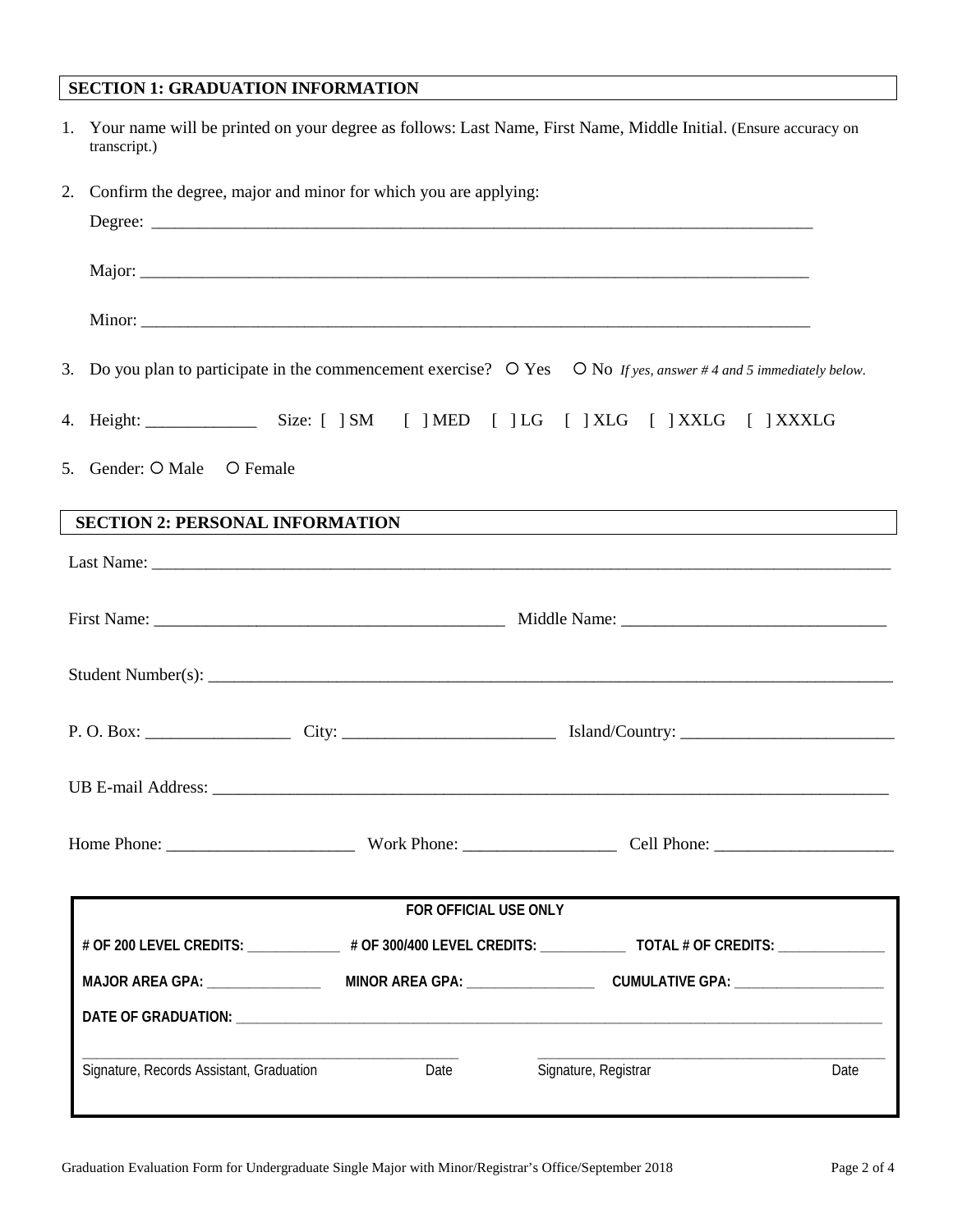## **SECTION 3: PROGRAMME REQUIREMENTS** *(List all courses taken to fulfill programme requirements.)*

|                           | Abbrev/No.      | <b>Course Title</b>         | <b>Credits</b> | Sem/Year Taken | Final<br>Grade | Quality<br>Points |
|---------------------------|-----------------|-----------------------------|----------------|----------------|----------------|-------------------|
| <b>Student Develop</b>    | <b>COUN 100</b> | First Year Seminar          | 1              |                |                |                   |
| Comp Literacy             |                 |                             |                |                |                |                   |
| PE/Health/Nutrition       |                 |                             |                |                |                |                   |
|                           | ENGW/ENGL 119   | Writing & Rhetoric I        | 3              |                |                |                   |
| Literacy                  | ENGW/ENGL 120   | Writing & Rhetoric II       | $\mathfrak{Z}$ |                |                |                   |
|                           | ENGW/ENGL 300   | <b>Advanced Composition</b> | $\mathfrak{Z}$ |                |                |                   |
| Numeracy                  |                 |                             |                |                |                |                   |
|                           |                 |                             |                |                |                |                   |
|                           |                 |                             | $\mathfrak{Z}$ |                |                |                   |
| Foreign Language          |                 |                             | $\mathfrak{Z}$ |                |                |                   |
| Humanities<br>(HMNS)      |                 |                             | 3              |                |                |                   |
|                           |                 |                             |                |                |                |                   |
| Natural Science<br>(NASC) |                 |                             |                |                |                |                   |
|                           |                 |                             |                |                |                |                   |
|                           |                 |                             |                |                |                |                   |
| Social Science<br>(SOSC)  |                 |                             |                |                |                |                   |
|                           |                 |                             |                |                |                |                   |

## **General Education Courses**

### **Minor Courses**

|                                | Abbrev/No. | <b>Course Title</b> | Credits | Sem/Year Taken | Final<br>Grade | Quality<br>Points |
|--------------------------------|------------|---------------------|---------|----------------|----------------|-------------------|
|                                |            |                     |         |                |                |                   |
| Lower Level                    |            |                     |         |                |                |                   |
| (100-200 level)                |            |                     |         |                |                |                   |
|                                |            |                     |         |                |                |                   |
|                                |            |                     |         |                |                |                   |
|                                |            |                     |         |                |                |                   |
| Upper Level<br>(300-400 level) |            |                     |         |                |                |                   |
|                                |            |                     |         |                |                |                   |
|                                |            |                     |         |                |                |                   |